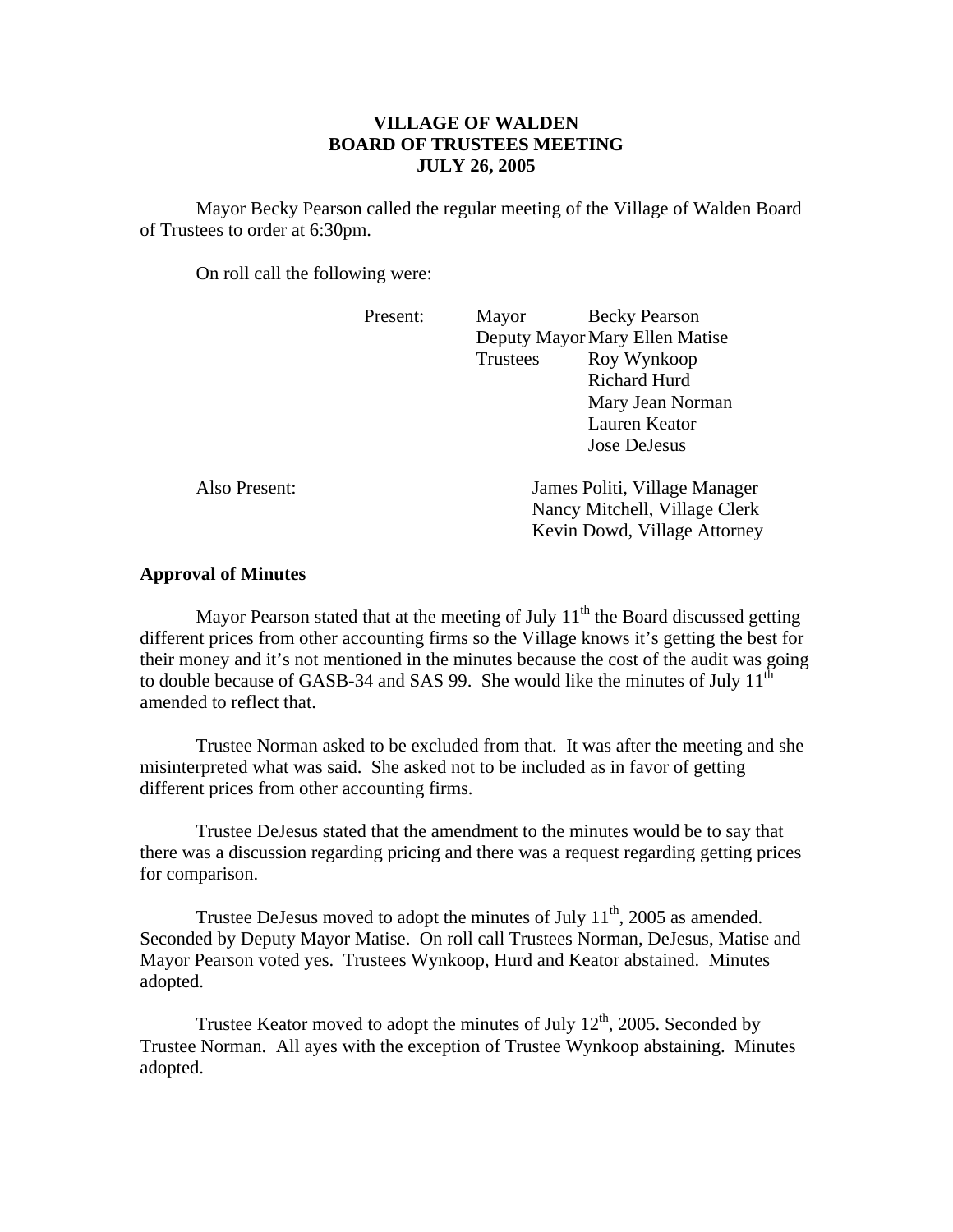## **Hearing – 154 West Main Street-Property Maintenance**

Property owners were not present.

 Doug Feffer, Code Enforcement Officer indicated that the property owner has not mowed his grass and the garbage is still there and the broken window has not been fixed. Both property owners were properly served.

 Trustee Wynkoop moved to find the owners of 154 W. Main Street in violation and allow the Building Inspector to get contractors in to mow the grass, pick up the garbage and board up the window. Seconded by Trustee Norman. All ayes. Motion carried.

## **Public Comment**

Brenda Adams, 31 Valley Avenue addressed the Board regarding a long term solution to make the Village family-friendly. She also stated that Valley Avenue has been quiet, but not the situation every night.

 Katie Connelly, 36 Valley Avenue also addressed the concerns of the residences of Valley Avenue and that the problem is not getting better.

 Mayor Pearson indicated that she gave the Board copies of a model curfew law which has step by step instructions on how the law should be written. At the next Board meeting the Orange County Youth Bureau and a probation officer will be here to give the Village ideas of other directions the Village can go in.

 Lucy Pazzaro, 16 Valley Avenue stated that the police are doing a great job, but the problems still exist. She further stated that she observed a man go into the Mobil Station and buy two cases of beer, came out and put it by the trees for the kids to come and get. She asked if the homeowners could have cameras on their house.

 Mr. Dowd explained that there is no reason why you can't put a camera on your house if you want. She can turn it over to the police as potential evidence.

 Rich Daubel,, 25 Overlook Terrace asked when will the new sections of Overlook Terrace was going to be turned over to the Village.

 Mr. Stickles stated that Mr. Gutterman dropped off the papers for dedication and the attorney has to review them.

Mr. Daubel asked if there was anything on the list for Mr. Gutterman to complete.

Manager Politi stated that is what's being reviewed.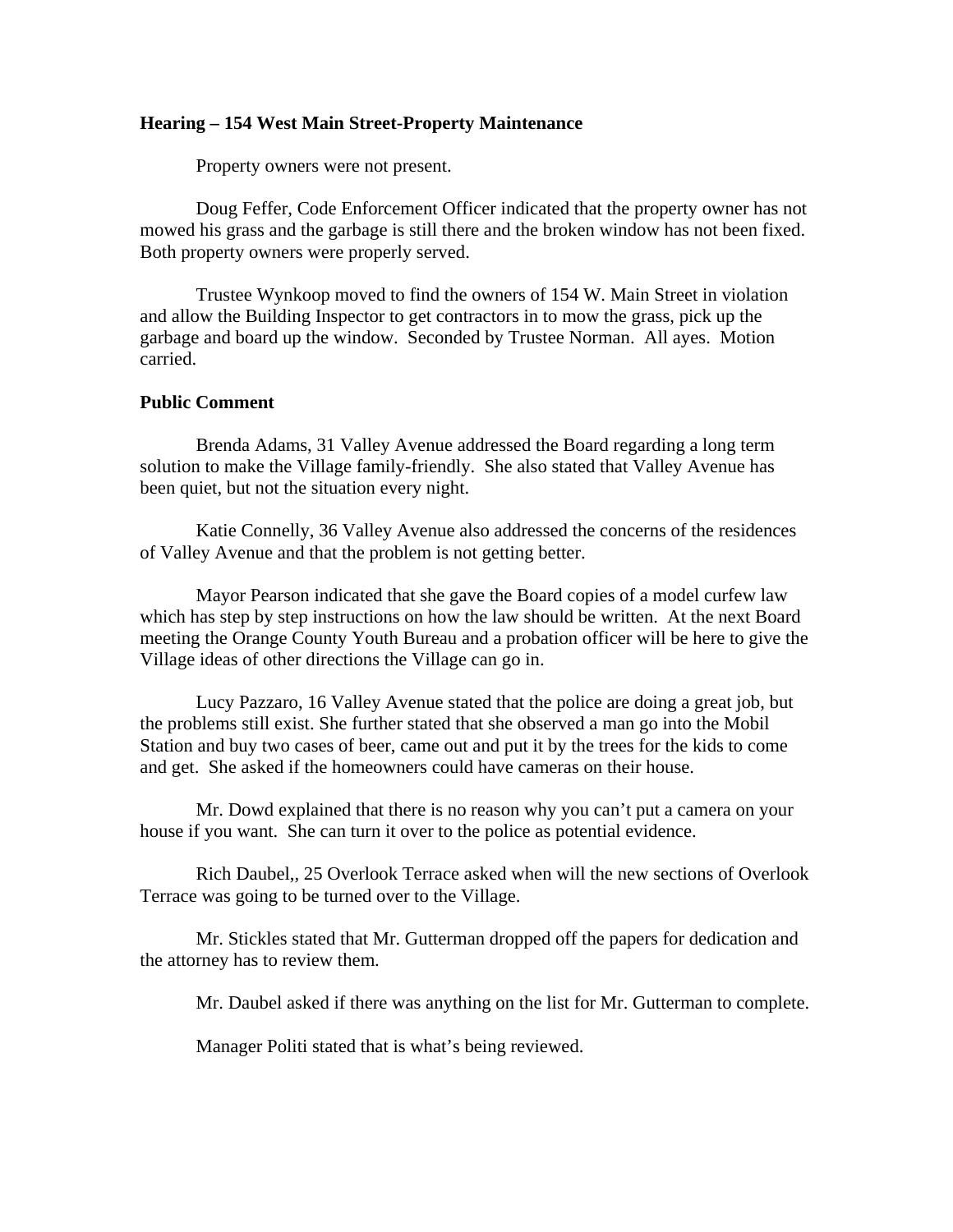Mr. Daubel stated that he's paid his tax bill and he was charged the full tax rate and they are still considered a private road which means the Village doesn't plow it or sweep it. There have been issues with police answering calls.

Manager Politi stated that if it was a parking issue possibly.

 Mr. Daubel indicated that it was a parking issue. The issue is they are being taxed the full amount and they are not getting the services the rest of the people in the Village are getting.

 Mr. Dowd explained that Mr. Daubel's tax dollars are used for police protection, water and sewer services, and streets cleaned and plowed throughout the entire Village so you can get back and forth to your job.

 Manager Politi stated that by the next meeting he will know the status of that application.

 Mr. Daubel asked about the reduction of Mr. Gutterman's bond. He asked the Board not to reduce bonds before the project is done.

Trustee DeJesus explained that the reduction is for work that is done.

Mr. Daubel stated that the sidewalk at Jacob's Ridge is no ADA accessible.

 Diane Sandbothe, 90 Liberty Street stated that she was the one who asked the Village not to relinquish every portion of DLK's bond. She asked who is responsible for the swale and retention ponds at Jacobs Ridge, about fences around the retention ponds and who maintains the hill.

 Manager Politi indicated that is still the responsibility of the builder. Fences around the retention ponds were not required at the time.

Mrs. Sandbothe asked how retention ponds are suppose to work.

 John Elliott, 23 Overlook Terrace also commented about the retention ponds at Jacobs Ridge.

 Trustee DeJesus stated that the Board had a discussion pertaining to fencing which was for future developments. It came up for Overlook. He suggested someone go through the minutes.

Ron Gainer, Village Engineer explained out retention ponds work.

 George Pazzaro, 16 Valley Avenue addressed the Board regarding the problems on Valley Avenue. He suggested auxiliary